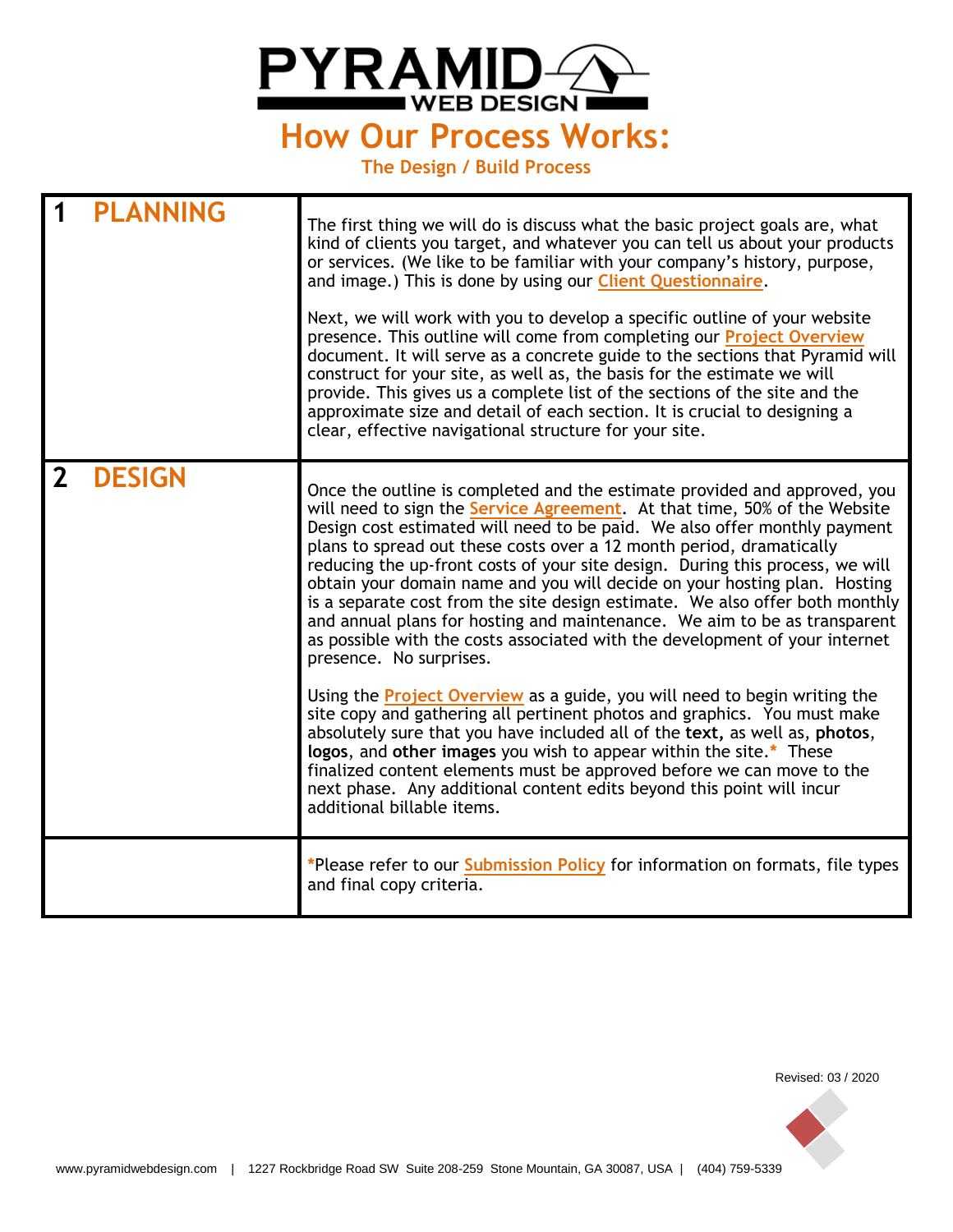| $\mathbf{3}$            | <b>PRODUCTION</b>                 | When we reach the production stage, we will design the overall look and feel of the<br>site. Here, we will need any existing ads, brochures, business cards or other<br>marketing collateral that your company uses, so that we can seamlessly integrate<br>your business personality into your new website. We will post several layout<br>prototypes for your approval. You can mix and match features from each and give<br>us specific notes and suggestions on how you want your website to appear. This<br>gives you maximum flexibility to choose the best fit for your organization's unique<br>marketing style.<br>Once you approve the look and feel, we construct the site, adding your final copy<br>content from section 2 above. We will code and develop all of the functional<br>elements that make up the first complete draft of the site. This combines text,<br>graphics and technical features of your site as it could appear on the Web. You are<br>given another opportunity to make adjustments before approving the site as a<br>whole.** |
|-------------------------|-----------------------------------|---------------------------------------------------------------------------------------------------------------------------------------------------------------------------------------------------------------------------------------------------------------------------------------------------------------------------------------------------------------------------------------------------------------------------------------------------------------------------------------------------------------------------------------------------------------------------------------------------------------------------------------------------------------------------------------------------------------------------------------------------------------------------------------------------------------------------------------------------------------------------------------------------------------------------------------------------------------------------------------------------------------------------------------------------------------------|
| $\overline{\mathbf{4}}$ | <b>POST-</b><br><b>PRODUCTION</b> | After we make any modifications that you may have, you will check our work for<br>one final time before your new site goes live. At the end of this stage, we will test<br>your site for download speed and browser compatibility and optimize it for fast,<br>reliable performance.                                                                                                                                                                                                                                                                                                                                                                                                                                                                                                                                                                                                                                                                                                                                                                                |
| 5                       | <b>PRE-RELEASE</b>                | With no additional modifications from section 4, you will approve the launch of your<br>website and pay the remaining balance of your invoice. At this time, we will discuss<br>update procedures, maintenance plans and promotional strategies to ensure that<br>your site continues to grow and attract visitors.                                                                                                                                                                                                                                                                                                                                                                                                                                                                                                                                                                                                                                                                                                                                                 |
|                         | <b>6 DEPLOYMENT</b>               | Your completed website is beautiful. We will now post it LIVE onto the Internet for<br>the world to enjoy! Once we go live with your site and as your internet presence<br>increases we turn to the ongoing website updating and maintenance.                                                                                                                                                                                                                                                                                                                                                                                                                                                                                                                                                                                                                                                                                                                                                                                                                       |
|                         | <b>MAINTENANCE</b>                | Every great website is always being updated with fresh, current, and timely<br>content. Website updating will be completed either by Pyramid on your behalf or<br>through our content management system (CMS). If you have elected for CMS you<br>can be in control of your own updating and if you need development outside of your<br>comfort zone remember Pyramid is here for you. This goes for the website itself as<br>well as your social media engagement.<br>When updating requires more than just text tweaks we will return to this<br>design/build process at step 1. Planning.                                                                                                                                                                                                                                                                                                                                                                                                                                                                        |

\*\*You will be checking our work as we go, and can make any necessary changes or additions prior to **design finalization**. Be aware that any major design changes such as new sections or retooling the menu graphics may increase the total cost of the project.

As always, we will meet with you one-on-one to discuss your design modifications and update the project overview with your Account Manager or webmaster.

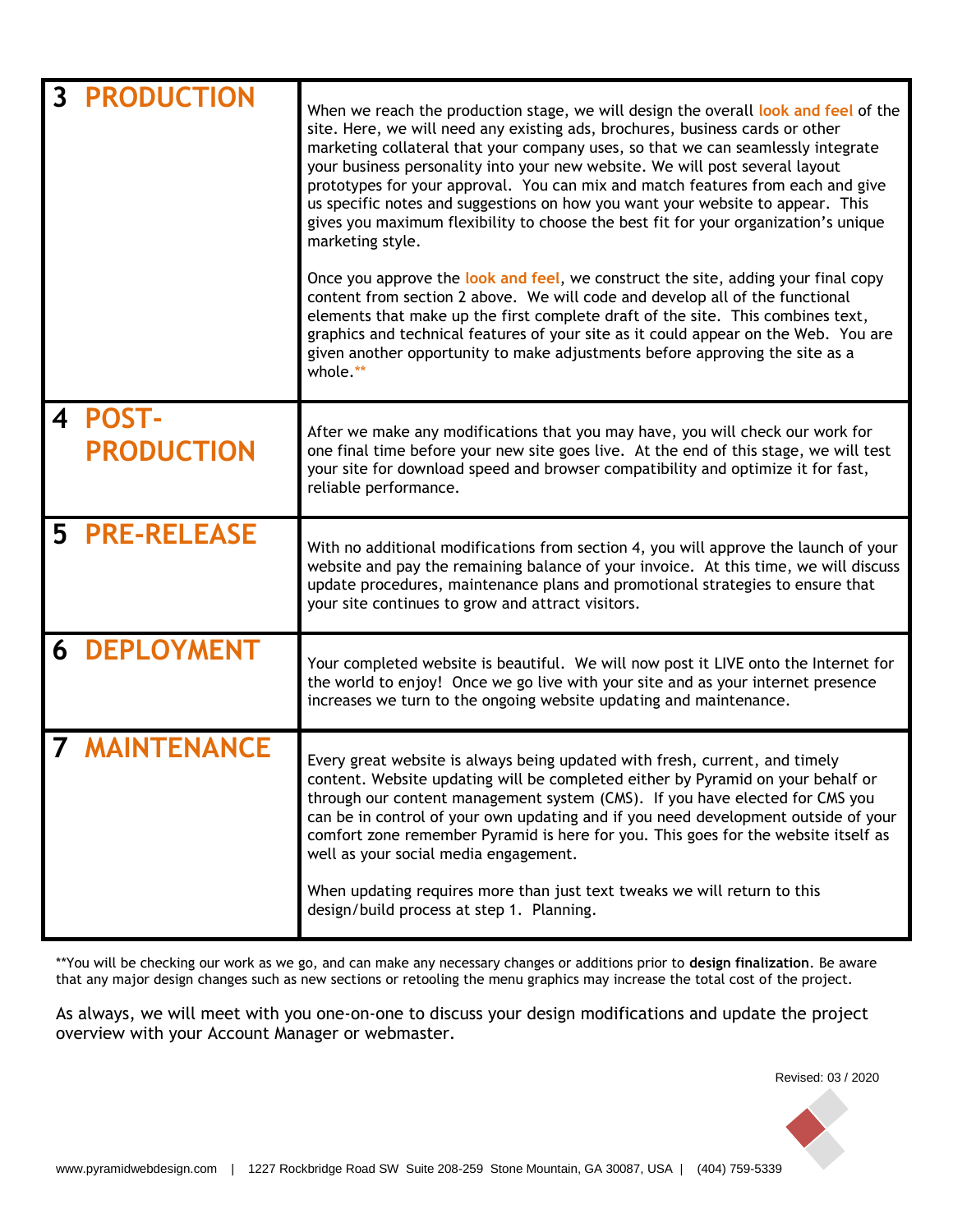

Company Name: Position: Contact Name: Website Address: http:// Contact e-mail address: Contact phone number: -phone -fax Pyramid contact: Jason Bender Jason.Bender@pyramidwebdesign.com

# *Business Questions*

- 1. Do you currently have a website? ( Yes / No) If yes, what is your URL address. [www.yourcompany.com](http://www.yourcompany.com/)
- 2. Have you thought about a domain name? Is it available? Have you registered it? If so, what is your domain name and who is it registered with?
- 3. Please provide a brief business background # of employees, time in business, purpose/services, competition, etc .
- 4. What is the short-term budget for this project? (Long-term?)
- 5. What are the project timeline goals and specific deadlines?
- 6. Who will develop the content for your site (text,photos,media)?
- 7. How many people are involved in the approval process?

Please list individuals: Name: Email: Phone:

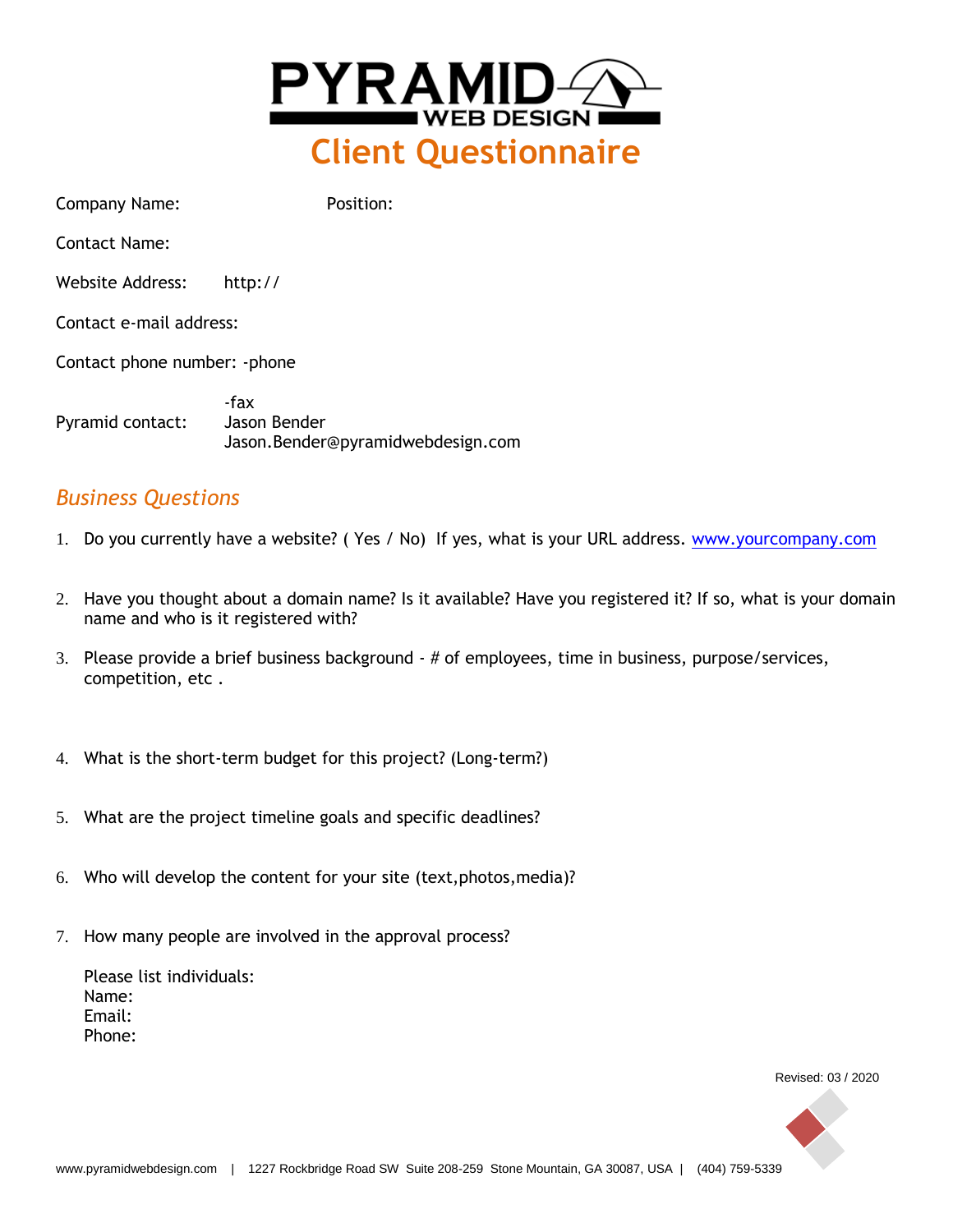# **Marketing Questions**

- 1. Who are you trying to reach? (Typical customer profile (Demographics?) Customer base?
- 2. How or why would someone know of and come to this site? (Will you need online promotion such as: ads, links, banners, search engine submission, social media presence?)
- 3. How will this site reflect your image and current advertising and PR efforts? (Please provide samples.) Business Card, Brochures, Menus, Ads, etc.
- 4. What kind of look and feel would you like for the site? (Should the site be: fun, informative, professional, entertaining, urgent?) List several sites that you like and why.

### **Website Purpose Questions**

- 1. What are the main goals? What is the main purpose for this site?
- 2. What is the single message you want your audience to take away from the site?
- 3. Mandatory site information: What has to be on the site?

# *Technical Questions*

- 1. Do you currently have or will you require email off your domain? (email@yourcompany.com)
- 2. Will you need hosting services?
- 3. How often will the site be updated? (Daily? Weekly? Monthly?)
- 4. Will you need database information accessible from your website? Like inventory system or shopping cart.
- 5. Do you use a desktop, Laptop, tablet, iPhone, Android smartphone, etc?
- 6. What is your operating system? (Windows, Apple, Linux, Android, Chrome)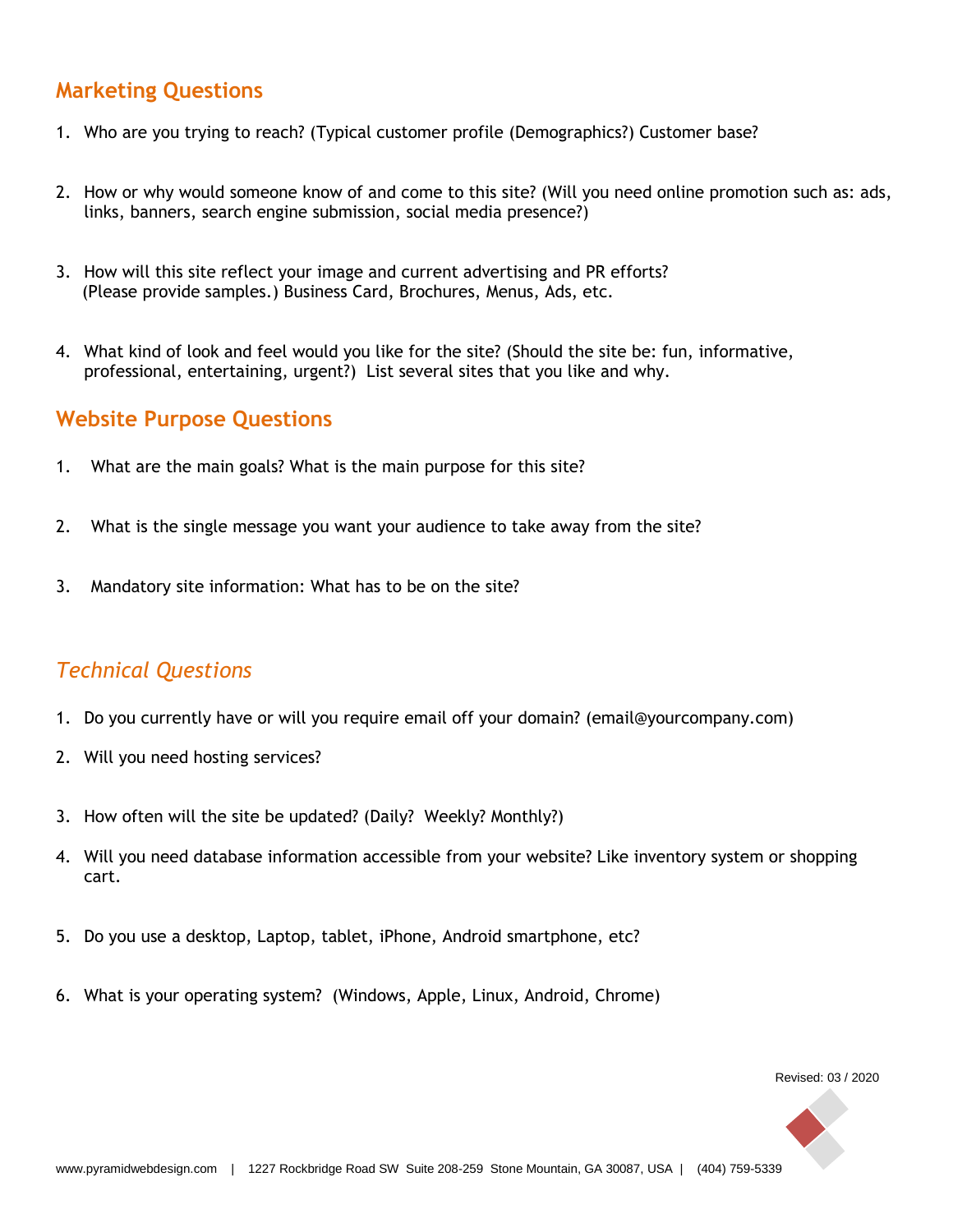- 7. What Internet browser do you use? (Microsoft Edge, Firefox, Google Chrome, Safari, Opera)
- 8. What size monitor do you use?  $(15", 17", 19+)$
- 9. What kind of personal Internet Service do you use at home? (cable, DSL, fiber, Satellite ) Who is your Internet Service Provider (ISP)? (AOL, Comcast, Charter, AT&T, Google, Starlink)
- 10. How often do you check your email? Do you check on your phone? What about TEXT message? How often?
- 11. What is your preferred method of communication? Please also rank them from most preferred to least preferred.

•  $\fbox{---}$  Face-to-Face : (day of the week or time)  $\fbox{---}$  \_\_\_\_\_\_\_\_\_\_\_\_\_\_\_\_\_\_\_

- \_\_\_\_ Phone Call : \_\_\_\_\_\_\_\_\_\_\_\_\_\_\_\_\_\_\_\_\_\_\_\_\_\_\_\_\_\_\_\_\_\_\_\_\_\_\_\_
- \_\_\_\_ Text Message : \_\_\_\_\_\_\_\_\_\_\_\_\_\_\_\_\_\_\_\_\_\_\_\_\_\_\_\_\_\_\_\_\_\_\_\_\_
- \_\_\_\_ Email Communication : \_\_\_\_\_\_\_\_\_\_\_\_\_\_\_\_\_\_\_\_\_\_\_\_\_\_\_\_\_\_

**Thank you for taking the time to supply us with this vital information. It is crucial to the success of your future website presence.**

# **Together we can –** *Build Something that Lasts!*

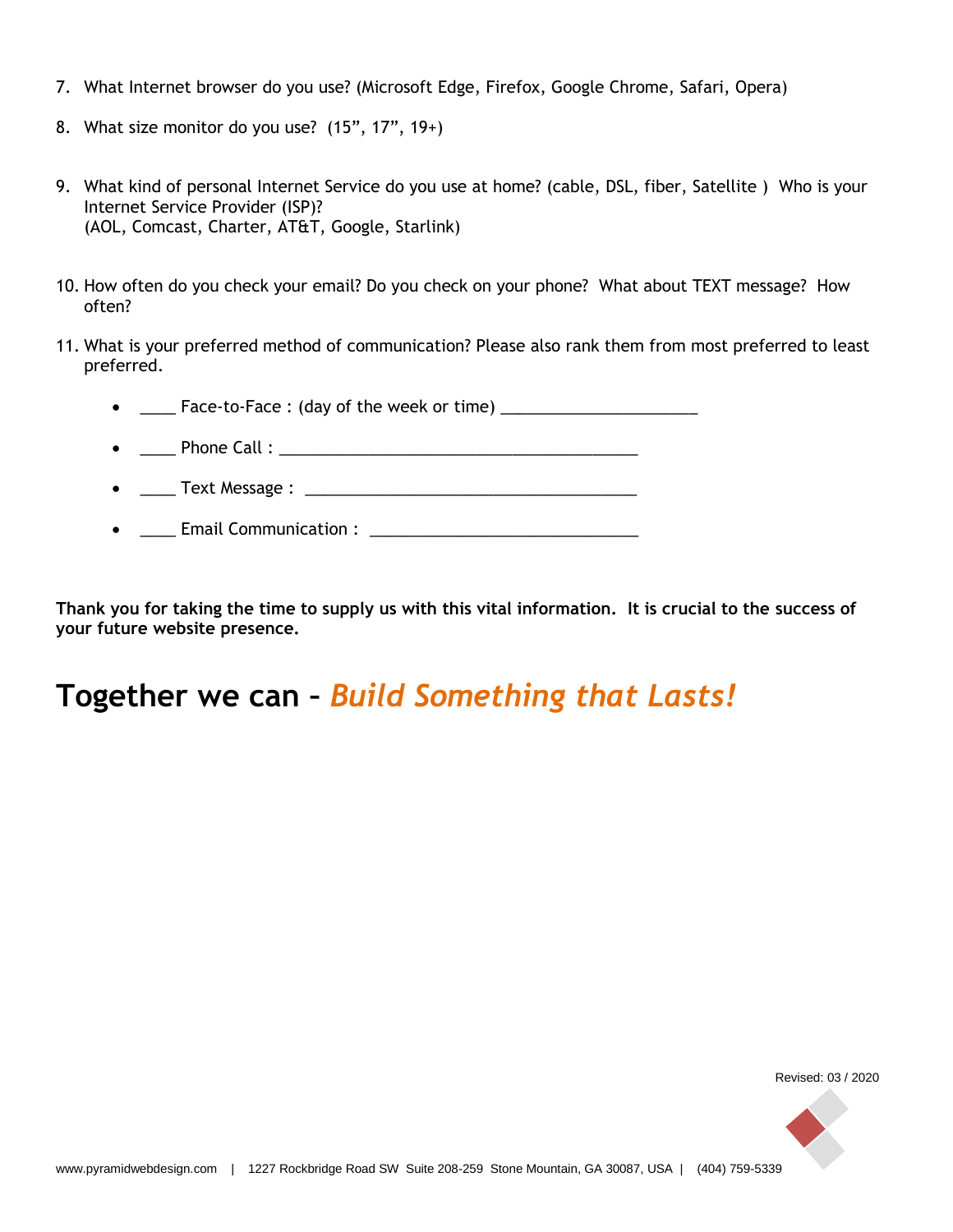

# **Project Overview**

| <b>Client/Organization Information:</b><br>Company Name:                                                               | <b>Mailing an</b>                    |
|------------------------------------------------------------------------------------------------------------------------|--------------------------------------|
| <b>Contact Name:</b><br>Website Address:<br>http://<br>Contact E-mail Address:<br>Contact Phone Number:<br>Fax Number: | Client ID Number:<br>Stage: Planning |
|                                                                                                                        |                                      |

This outline will serve as a guide to the sections **Services and Responsibility** that Pyramid will construct for your site as well as the basis for the estimate we will provide. Please check off each section needed for your site as well **3** as checking each function you wish to be built into the page. It is important that you label the services/products in #2 with their exact titles and give a brief description of how much information will be contained within. This is to ensure that we have a full list of the sections of the site and the  $\parallel$ approximate size and detail of each.

# **Sections and Content**

- [ ] About the Company
	- ( ) Locations/Hours
	- ( ) Mission Statement
	- ( ) Company History
	- ( ) Investor Relation
	- ( ) Directions/Map
	- ( ) Privacy Policy
	- ( ) Company News or What's New
- [ ] Company Services/Products
	- ( ) Service or Product 1 \_\_\_\_\_\_\_\_\_\_\_\_\_
	- () Service or Product 2
	- $( )$  Service or Product 3
	- () Service or Product 4
- [ ] Portfolio and/or Gallery
- [ ] Sitemap
- [ ] Order Form (Online forms)
- [ ] Contact Us
- [ ] FAQ (Frequently Asked Questions)Page
- [ ] Additional Item
	- ( ) Additional \_\_\_\_\_\_\_\_\_\_\_\_\_\_\_\_\_\_\_\_\_
		- ( ) Additional **Additional**

### **Mailing and/or Physical Address:**

| 3 <sup>rd</sup> Party Pyramid Service |                                          |
|---------------------------------------|------------------------------------------|
|                                       | Domain Registration                      |
|                                       | Domain Name Management                   |
|                                       | <b>Website Hosting</b>                   |
|                                       | Website Design                           |
|                                       | <b>Email Hosting</b>                     |
|                                       | Website Updating                         |
|                                       | E-marketing<br>(Social Media and/or SEO) |
|                                       | E-commerce                               |

# **Functions and Programming**

[ ] Mailing List (Newsletter)

- [ ] Use of a CMS access (Client can update website)
- [ ] Shopping Cart (a few items for sell)
- [ ] Full eCommerce Website (100s or 1,000s of items) [ ] Database Content & Programming (PHP, JavaScript)
- [ ] Blog

#### **SECTIONS INCLUDE: (Major Menu Choices)** Example: HOME

[ ] \_\_\_\_\_\_\_\_\_\_\_\_\_\_\_\_\_\_\_\_\_\_\_\_\_\_\_\_\_\_\_\_\_\_\_\_\_ [ ] \_\_\_\_\_\_\_\_\_\_\_\_\_\_\_\_\_\_\_\_\_\_\_\_\_\_\_\_\_\_\_\_\_\_\_\_\_ [ ] \_\_\_\_\_\_\_\_\_\_\_\_\_\_\_\_\_\_\_\_\_\_\_\_\_\_\_\_\_\_\_\_\_\_\_\_\_ [ ] \_\_\_\_\_\_\_\_\_\_\_\_\_\_\_\_\_\_\_\_\_\_\_\_\_\_\_\_\_\_\_\_\_\_\_\_\_

 ABOUT US PRODUCT ONE PRODUCT TWO CONTACT US

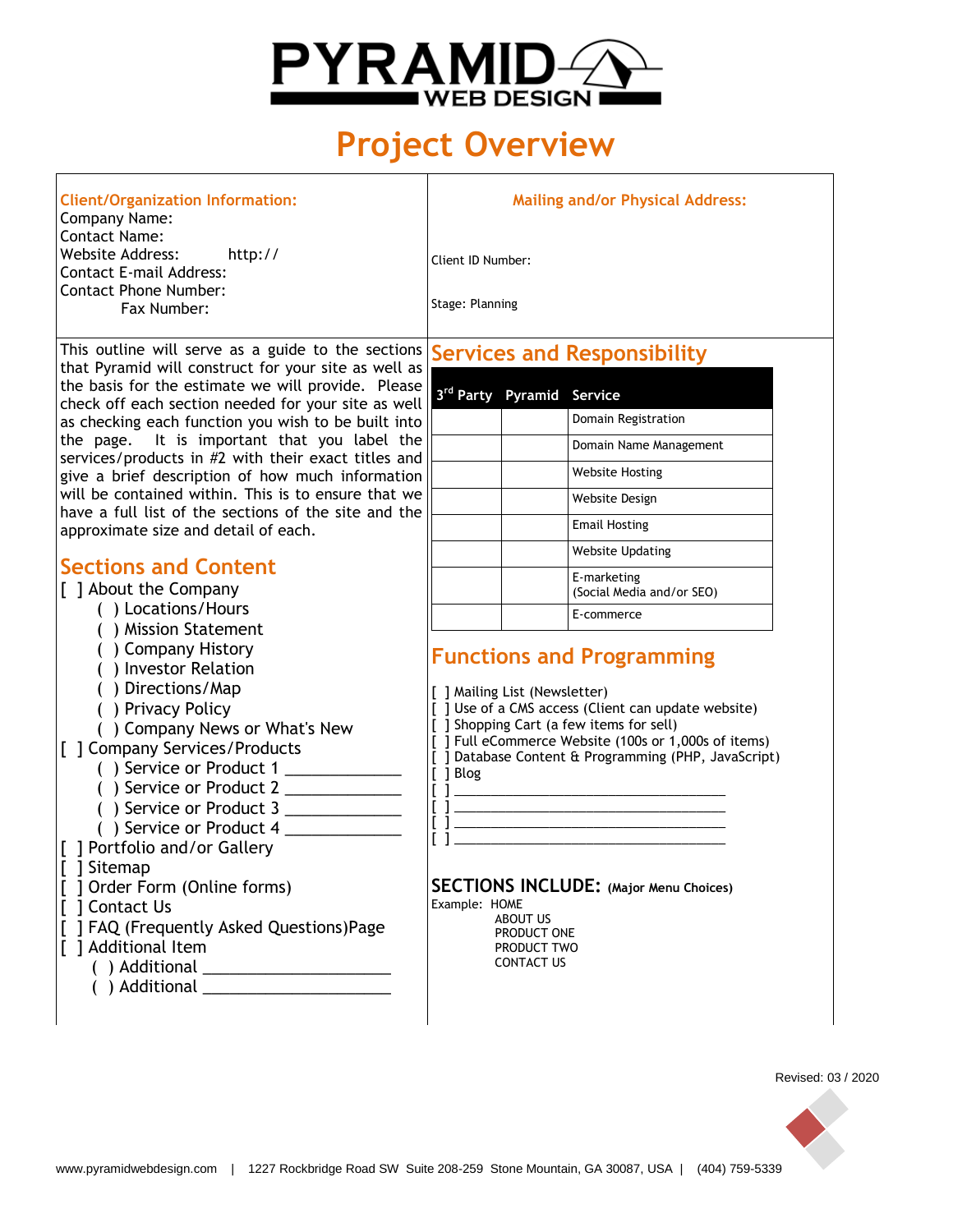Make a list of sections & features that you **need** for your site and include features that are not required under **wants**.

| <b>NEEDS</b> | <b>WANTS</b> |
|--------------|--------------|
|              |              |
|              |              |
|              |              |
|              |              |
|              |              |
|              |              |
|              |              |
|              |              |
|              |              |

Describe what you **like** and **dislike** about other sites on the web and your current site if you have one. Please also provide website you like as a model or feature to emulate. Be specific.

| <b>LIKES</b>             | <b>DISLIKES</b>          |
|--------------------------|--------------------------|
|                          |                          |
|                          |                          |
|                          |                          |
|                          |                          |
|                          |                          |
|                          |                          |
|                          |                          |
|                          |                          |
|                          |                          |
| <b>Specific Websites</b> | <b>Specific Websites</b> |
|                          |                          |
|                          |                          |
|                          |                          |
|                          |                          |
|                          |                          |